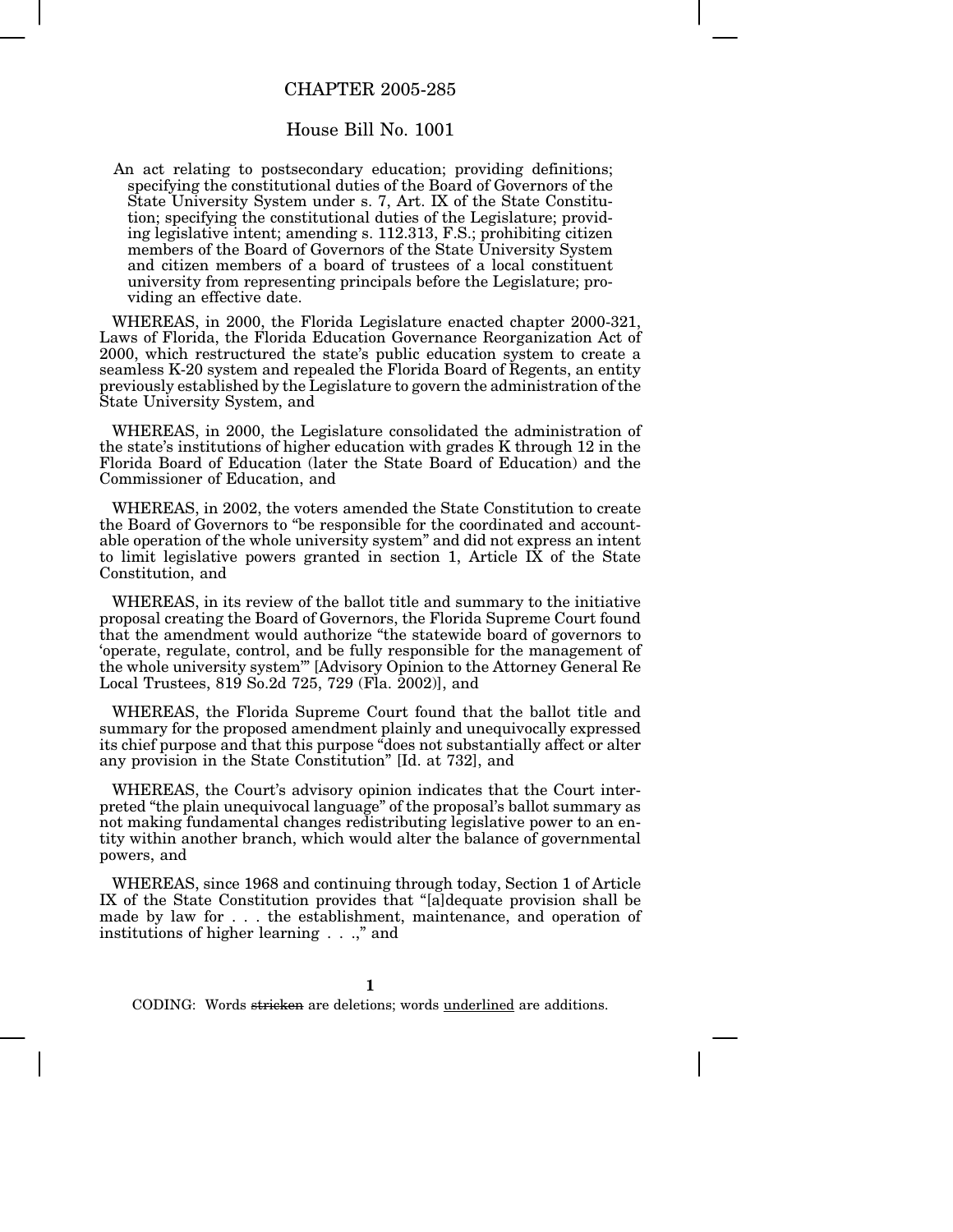WHEREAS, as of November 2002, the Board of Governors is charged by Section 7 of Article IX of the State Constitution with the responsibility to "operate, regulate, control, and be fully responsible for the management of the whole university system," and

WHEREAS, the canons of Florida statutory construction require that laws on the same subject are to be construed "in harmony with one another" so as not to render any part meaningless based upon the presumption that the people would not have adopted useless constitutional law [See, e.g., Unruh v. State, 669 So.2d 242 (Fla. 1996); see, also, State ex rel. McKay v. Keller, 191 So. 542 (Fla. 1939) (holding that principles governing the construction of statutes are generally applicable as well to the construction of constitutions)], and

WHEREAS, in accordance with these dictates, it is the Legislature's intention herein to harmonize and give meaningful effect to both Sections 1 and 7 of Article IX of the State Constitution, and

WHEREAS, litigants in Floridians for Constitutional Integrity, Inc., et al. v. State Board of Education and Board of Governors, Case No. 04-CA-3040, filed in the Second Judicial Circuit in and for Leon County, Florida, have alleged that the 2002 amendment so altered the State Constitution that the Legislature cannot enact laws controlling the policy or direction of the State University System, that the Board of Governors is not subject to legislative control, that the Board of Governors controls such public funds as tuition and student fees, federal contracts and grants, and that all authority over the State University System was transferred by the 2002 amendment to the Board of Governors subject only to legislative appropriation authority of only the state's general revenue, and

WHEREAS, on the contrary, the Florida Supreme Court stated that while the 2002 amendment interacts with Section 1 of Article IX, "it does not substantially affect or change" it [Advisory Opinion, Id. at 730], and

WHEREAS, it is the duty of the Florida Legislature to uphold Section 3 of Article II of the State Constitution and safeguard the powers of one branch of government from encroachments from entities of the other branches, and

WHEREAS, the Legislature has found that the powers of the Legislature in Section 1 of Article IX of the State Constitution and the powers of the Board of Governors in Section 7 of Article IX of the State Constitution must and can be defined in harmony to give each entity its full measure of constitutional responsibility, and

WHEREAS, Section 18 of Article III of the State Constitution confers upon the Legislature the obligation to prohibit conflict between the public duties and private interests of state officers, and

WHEREAS, the members of the statewide board of governors and local boards of trustees, as established in Section 7, Article IX of the State Constitution, are state officers and subject to the ethics laws of the State of Florida, and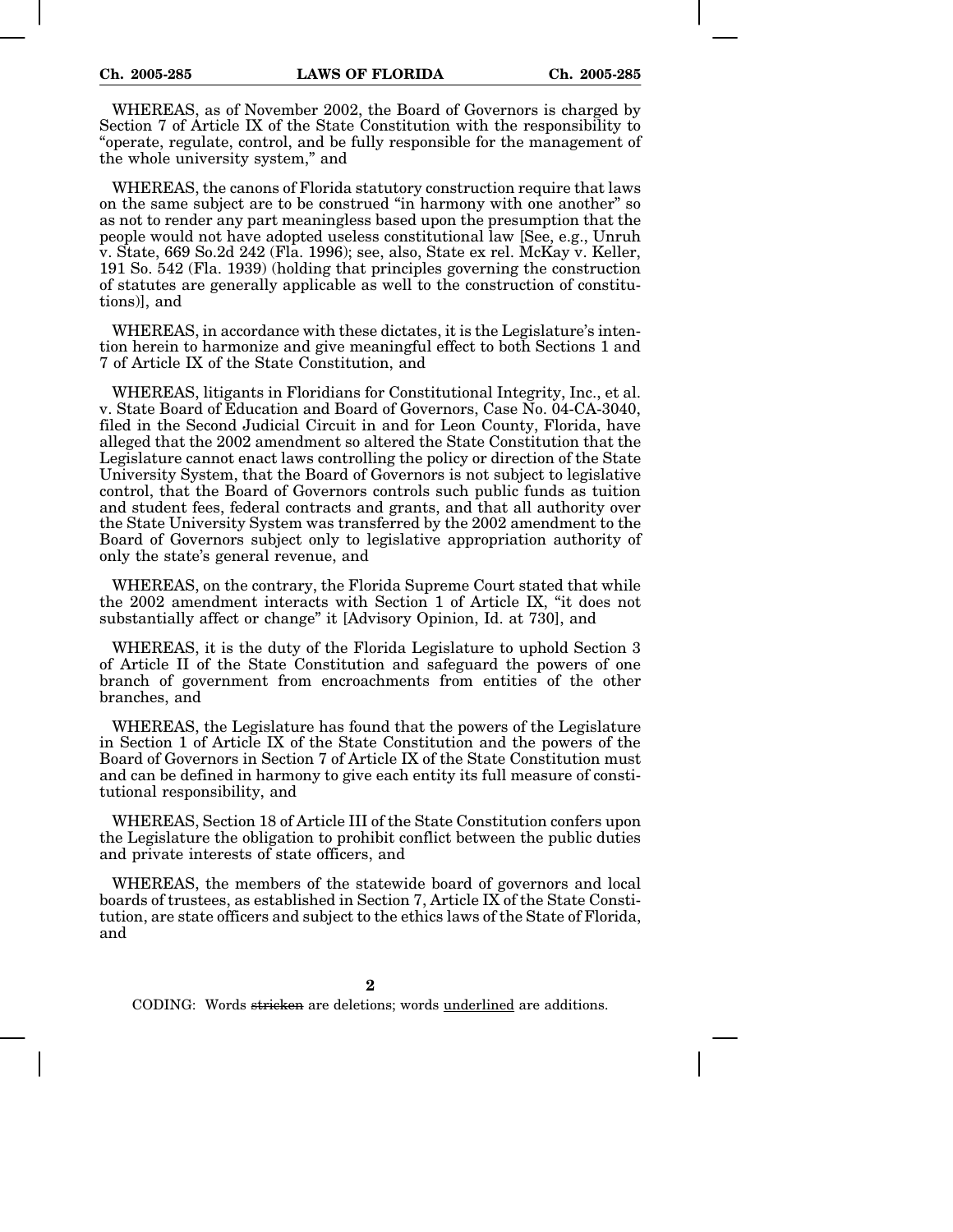WHEREAS, it is the intent of the Legislature to ensure good government practices in the operation of the education boards of this state, and

WHEREAS, the Legislature finds that lobbyists serving as members of state education boards present an actual or potential conflict of interest, and

WHEREAS, the Legislature finds that the Board of Governors and the local boards of trustees should reach their decisions free of political influence and in the best interests of the people of the State of Florida, NOW, THERE-FORE,

Be It Enacted by the Legislature of the State of Florida:

Section 1. Responsibility for the State University System under Section 7, Article IX of the State Constitution; legislative finding and intent.—

(1) LEGISLATIVE FINDINGS.—

(a) Definitions.—For purposes of this act, the term:

1. "Board of Governors" as it relates to the State University System and as used in Section 7, Article IX of the State Constitution and Title XLVIII and other sections of the Florida Statutes is the Board of Governors of the State University System which belongs to and is part of the executive branch of state government.

2. "Institutions of higher learning" as used in the State Constitution and the Florida Statutes includes publicly funded state universities.

3. "Public officer" as used in the Florida Statutes includes members of the Board of Governors.

4. "State university" or "state universities" as used in the State Constitution and the Florida Statutes are agencies of the state which belong to and are part of the executive branch of state government. This definition of state universities as state agencies is only for the purposes of the delineation of constitutional lines of authority. Statutory exemptions for state universities from statutory provisions relating to state agencies that are in effect on the effective date of this act remain in effect and are not repealed by virtue of this definition of state universities.

(b) Constitutional duties of the Board of Governors of the State University System.—In accordance with Section 7, Article IX of the State Constitution, the Board of Governors of the State University System has the duty to operate, regulate, control, and be fully responsible for the management of the whole publicly funded State University System and the board, or the board's designee, has responsibility for:

1. Defining the distinctive mission of each constituent university.

2. Defining the articulation of each constituent university in conjunction with the Legislature's authority over the public schools and community colleges.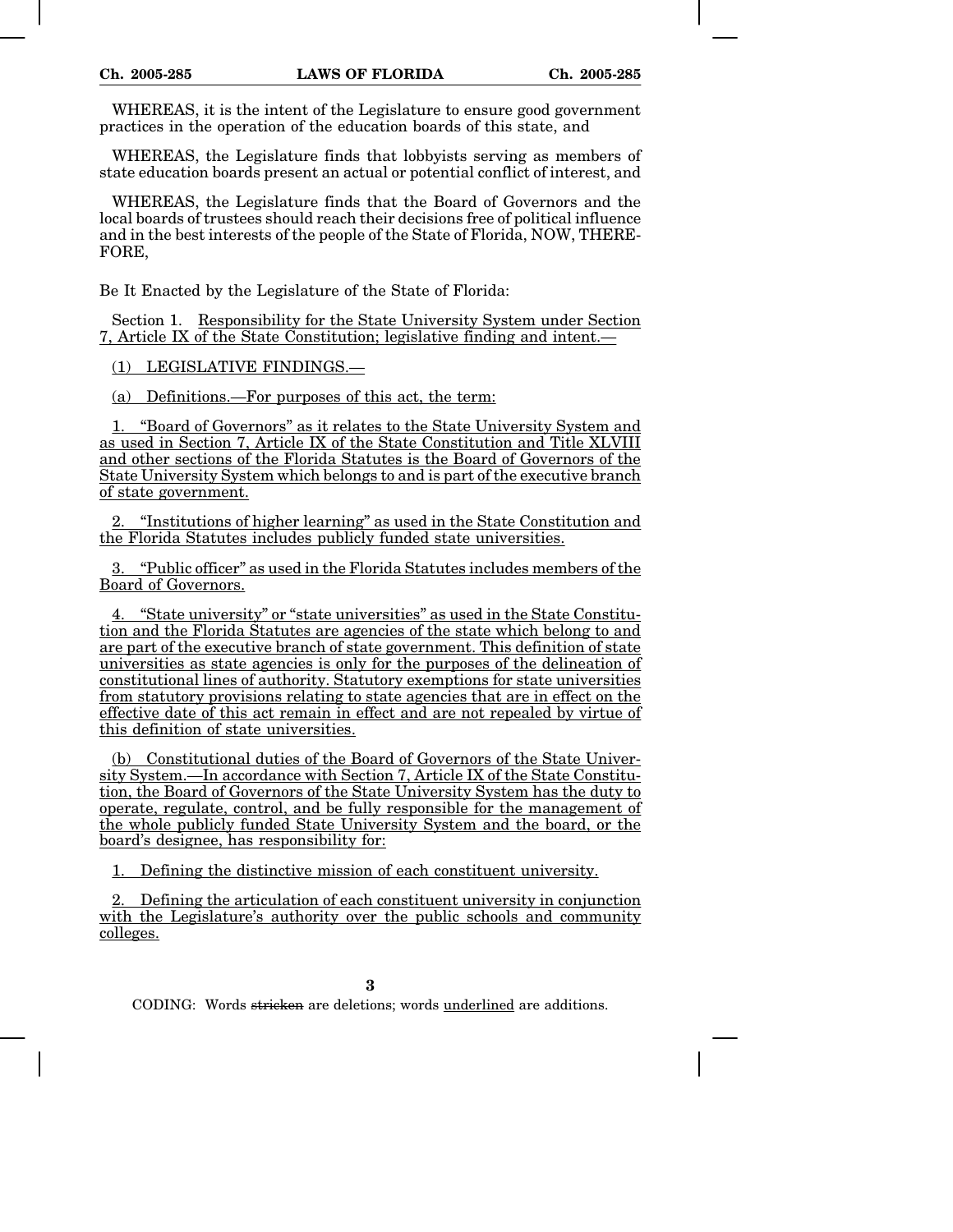3. Ensuring the well-planned coordination and operation of the State University System.

4. Avoiding wasteful duplication of facilities or programs within the State University System.

5. Accounting for expenditure of funds appropriated by the Legislature for the State University System as provided by law.

6. Submitting a budget request for legislative appropriations for the institutions under the supervision of the board as provided by law.

7. Adopting strategic plans for the State University System and each constituent university.

8. Approving, reviewing, and terminating degree programs of the State University System.

9. Governing admissions to the state universities.

10. Serving as the public employer to all public employees of state universities for collective bargaining purposes.

11. Establishing a personnel system for all state university employees; however, the Department of Management Services shall retain authority over state university employees for programs established in sections 110.123, 110.1232, 110.1234, 110.1238, and 110.161, Florida Statutes, and in chapters 121, 122, and 238, Florida Statutes.

12. Complying with, and enforcing for institutions under the board's jurisdiction, all applicable local, state, and federal laws.

(c) Constitutional duties of the Legislature.—In accordance with Section 3, Article II of the State Constitution, which establishes the separation of powers of three branches of government; Section 1, Article III of the State Constitution, which vests the legislative power of the state in the Legislature; Section 8, Article III of the State Constitution, which provides the exclusive executive veto power of the Governor and the exclusive veto override power of the Legislature; Section 19, Article III of the State Constitution, which requires the Legislature to enact state planning and budget processes and requirements for budget requests by general law; Section 1, Article VII of the State Constitution, which requires that the authority to expend state funds be by general law enacted by the Legislature; and Section 1, Article IX of the State Constitution, which requires the Legislature to make adequate provision by law for the "establishment, maintenance, and operation of institutions of higher learning," the Legislature has the following responsibilities:

1. Making provision by law for the establishment, maintenance, and operation of institutions of higher learning and other public education programs that the needs of the people may require.

2. Appropriating all state funds through the General Appropriations Act or other law.